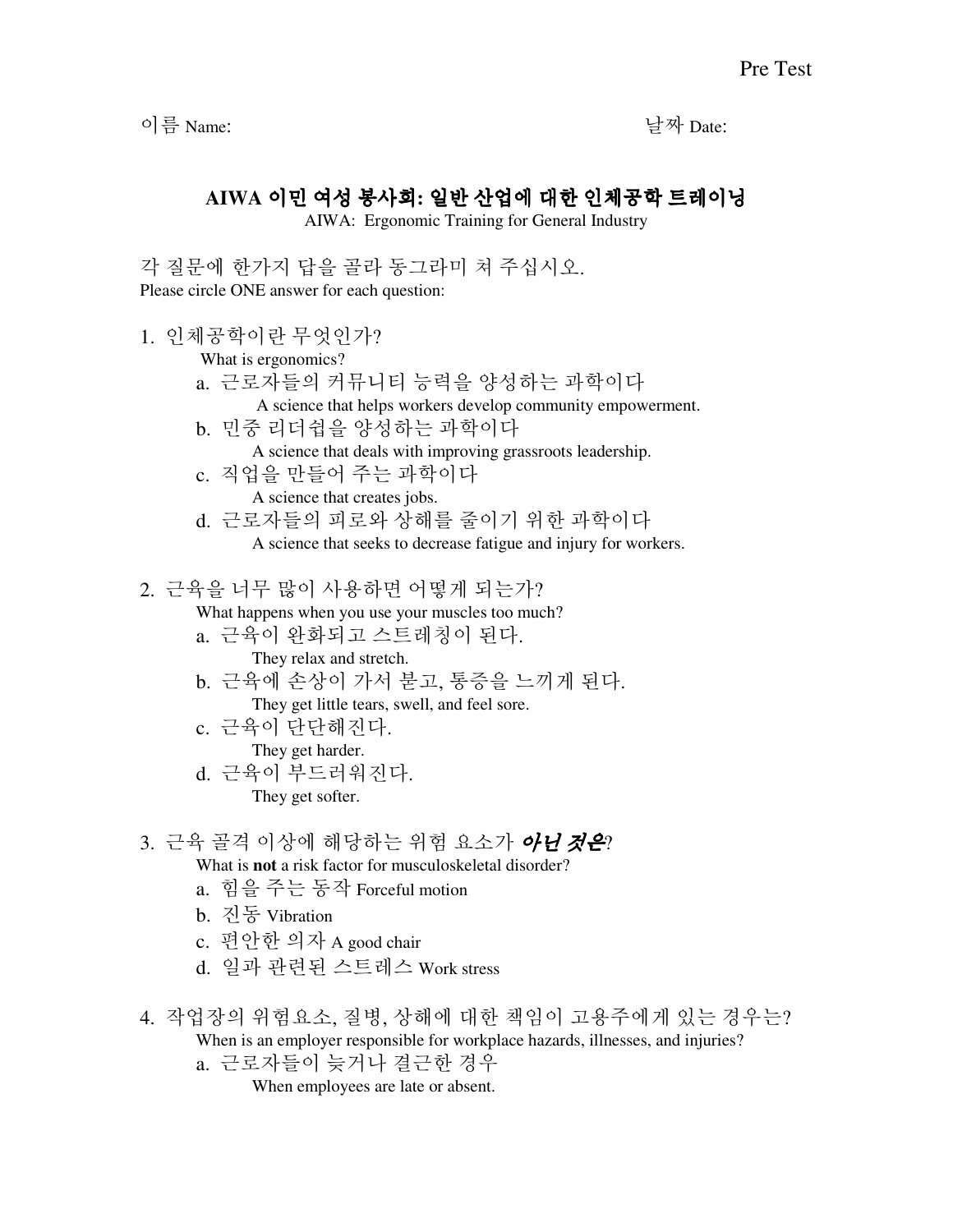- b. 상해를 당한 대부분의 근로자들이 미국에 일 년 이상 거주한 경우 When most of the injured employees have lived in the U.S. for at least one year.
- c. 메디케어를 적용할 수 없는 경우 When medical care is not available.
- d. 두 명 이상의 근로자가 동일한 작업과 관련된 상해 진단을
- 의사로부터 받은 경우

When more than one employee has been diagnosed by a doctor with the same work-related task.

- 5. OSHA 직업 안전 위생 관리국에 연락해야 하는 경우는? When should you contact OSHA?
	- a. 고용주가 위험요소, 질병, 상해로 부터 근로자를 보호할 수 있는 작업장 안전 수칙을 위반할 때 When an employer violates regulations that protect workers from hazards, illnesses, and injuries in the workplace.
	- b. 근로자 간에 불화가 있을 때

When there is a disagreement among workers.

- c. 근로자와 고용주간 임금에 관한 분쟁이 생길 때 When there is a wage dispute between workers and employers.
- d. 근로자와 고용주 간에 다른 언어를 사용할 때 When there is a language difference between workers and employers.